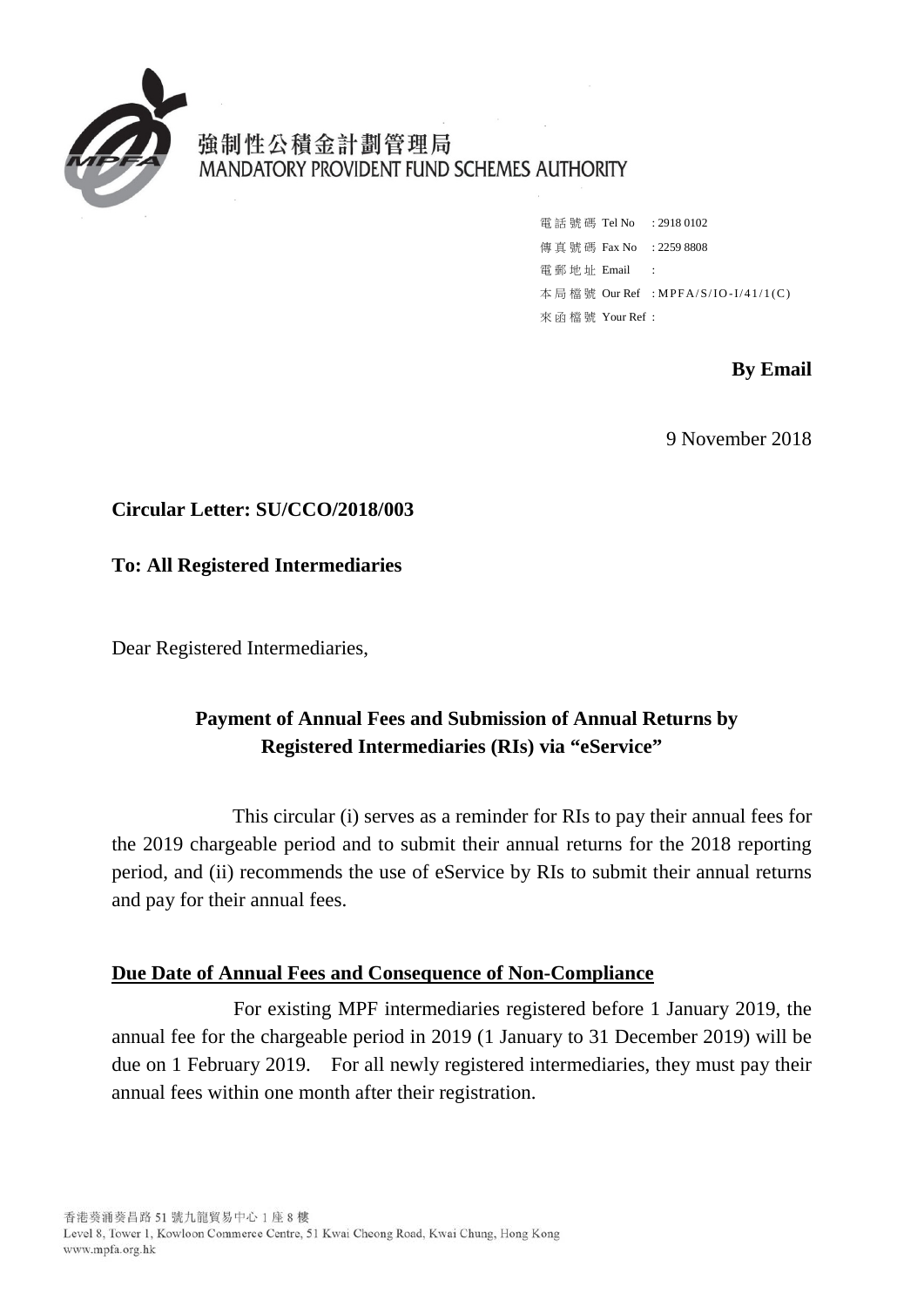additional fee equal to 10% of the total amount of the annual fee will be incurred. The MPFA may also suspend and revoke the registration of non-compliant RIs if they do not settle all outstanding fee (including the additional fee) before the due date specified If an RI fails to settle the annual fee in full on or before the due date, an by the MPFA.

 annual fee requirements, they have to pay the relevant application fees again if they The MPFA noted that some newly registered intermediaries have failed to settle their first annual fees, resulting in the MPFA taking enforcement actions against them. Should their registrations as RIs be revoked due to non-compliance with the subsequently apply for registration as RIs.

#### **Payment of Annual Fees**

 existing RIs in early December 2018 to their email address(es) provided to the MPFA. They can also find this reminder by logging in to their eService accounts and clicking The MPFA will send an email reminder with payment details to all the "Annual Fee Payment" on the menu bar.

 banking, e-Cheque and paper cheque), **RIs can now make payment of annual fees by**  VISA or MasterCard through eService. Apart from the payment channels available previously (i.e., PPS, online

 **through MPFA's eService platform on or before 1 February 2019**. Instant acknowledgement will be provided for electronic payment via eService. RIs will eService, please refer to the **Online Demo** on the MPFA's website. To avoid late payment of the annual fee, **all RIs (particularly those registered before 1 January 2019) are strongly encouraged to pay their annual fees**  receive an official receipt from the MPFA via their email addresses registered with the MPFA. To understand how to make electronic payment of annual fee through

 than eService. To avoid the need for refund of duplicate or excess payment, RIs annual fee payment. Again, if RIs use the eService platform, such problems will be **Payment by paper cheque** requires much longer processing time and may be delayed due to various reasons. The MPFA received a significant number of duplicate annual fee payments last year as a result of RIs using payment methods other should check the correct outstanding amounts in their eService accounts before making prevented by the system automatically.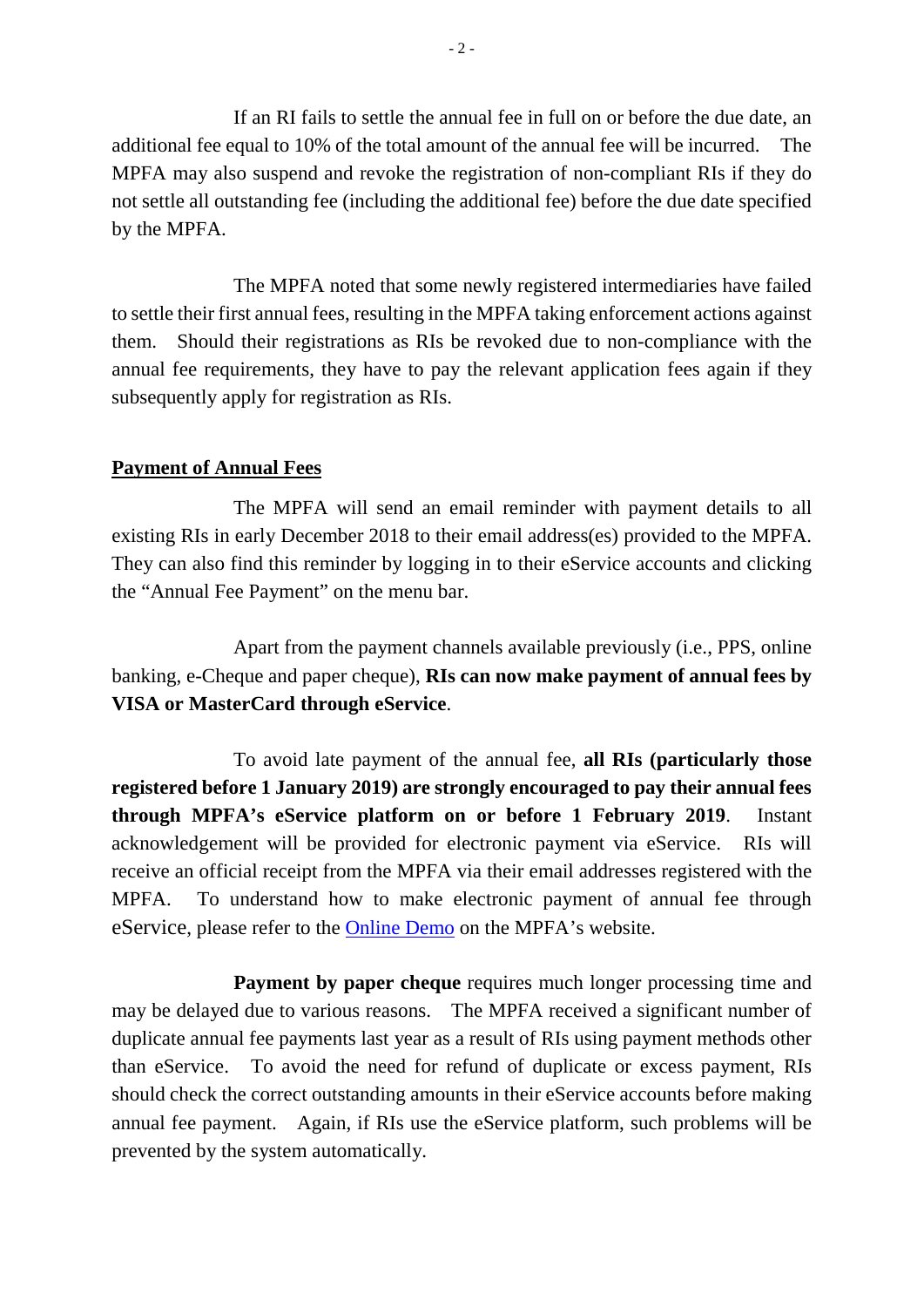payment arrangement in order to avoid duplicate payment by their SIs. Principal intermediaries (PIs) who will pay annual fee on behalf of their subsidiary intermediaries (SIs) should communicate clearly to the SIs about the

For more information, please refer to the Points to Note for Annual Fee Payment at **Annex A**.

## **Submission of Annual Returns**

Please be reminded that the due date for submission of annual return for 2018 is **31 January 2019**. RIs registered on or before 1 January 2018 are required to submit the 2018 annual returns. The MPFA will send email reminders to all SIs in early December (in the same email together with annual fee reminder, if applicable). **All RIs are strongly encouraged to submit their annual returns and make their annual fees payment through eService during the same login**, which is convenient and user friendly.

## **Reset of Password and Update of Valid Email Addresses**

 eService login password can be reset online by inputting the RI's login ID (i.e. MPF registration number) and a valid email address. For PIs, the valid email address means their contact person's email address while for SIs, the valid email address means their business or personal email address reported to the MPFA before. Please refer to the online demonstration for details.

 addresses being changed, they are strongly advised to notify the MPFA their personal communication with them As SIs may have changed their PIs and then have business email email addresses so as to facilitate online reset of eService passwords and effective

 (Notification of Change of Information by a Subsidiary Intermediary). These forms For reporting change of particulars (including personal and business email) to the MPFA, PIs can report the change through "Form INT-6" (Notification of Change of Information by a Principal Intermediary) and SIs through "Form INT-7" are available on the MPFA's website.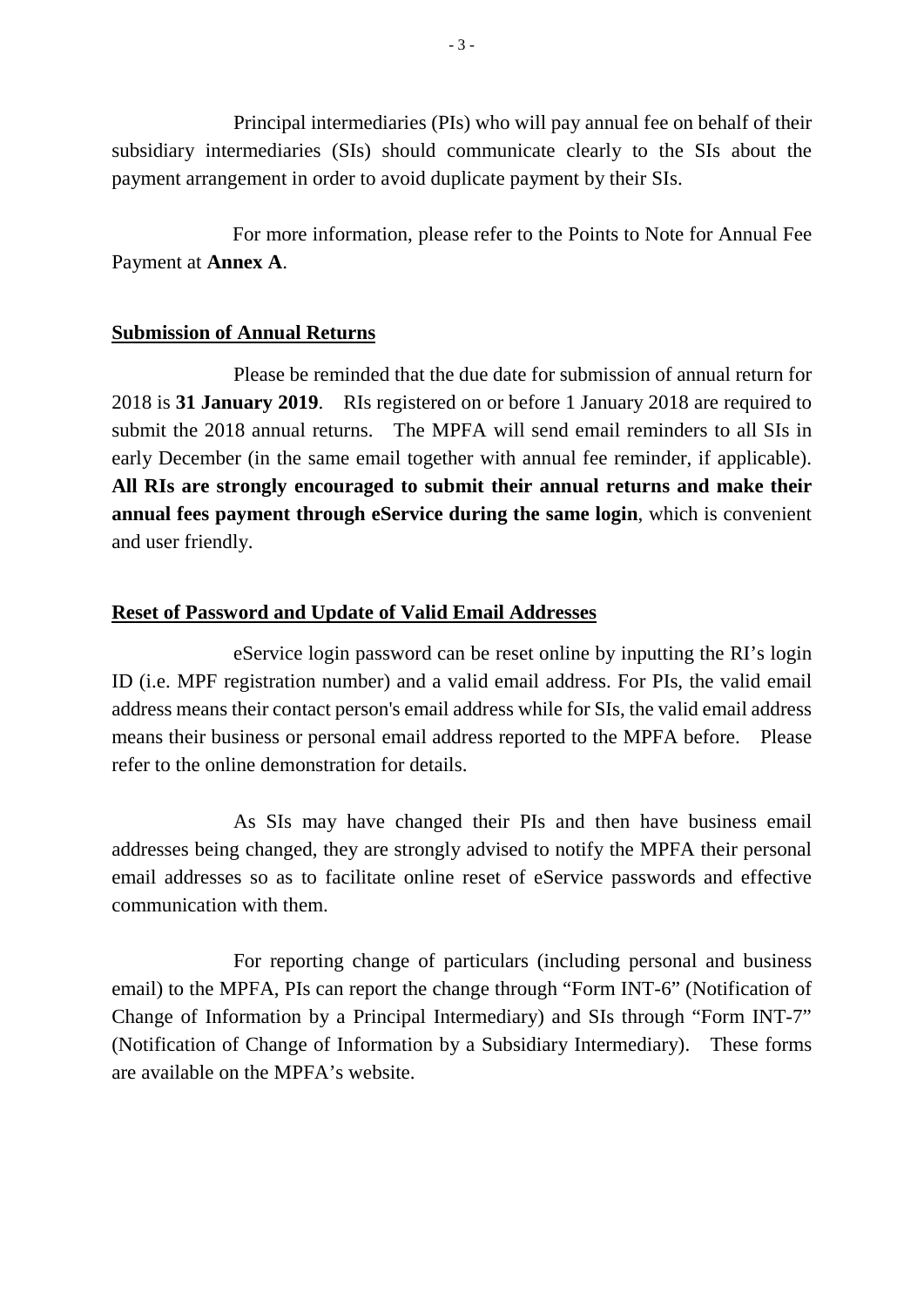FAQs on annual fees and annual returns have been posted on [MPFA](http://www.mpfa.org.hk/eng/information_centre/faq/industry_practitioner/index.jsp)  [website.](http://www.mpfa.org.hk/eng/information_centre/faq/industry_practitioner/index.jsp) For further enquiries on annual fees and annual returns, SIs should contact their PIs and PIs may contact their Case Officers in the MPFA for further support if needed.

Thank you for your attention.

Yours faithfully,

Paul

 Chief Manager Paul Yu Intermediaries Registry Supervision Division

Encl

c.c. Mr Kevin Sham, Senior Manager, Banking Conduct Department, Hong Kong Monetary Authority Ms Emily Ho, Associate Director, Licensing, Intermediaries, Securities and Futures Commission Ms Shirley To, Senior Manager, Market Conduct Division, Insurance Authority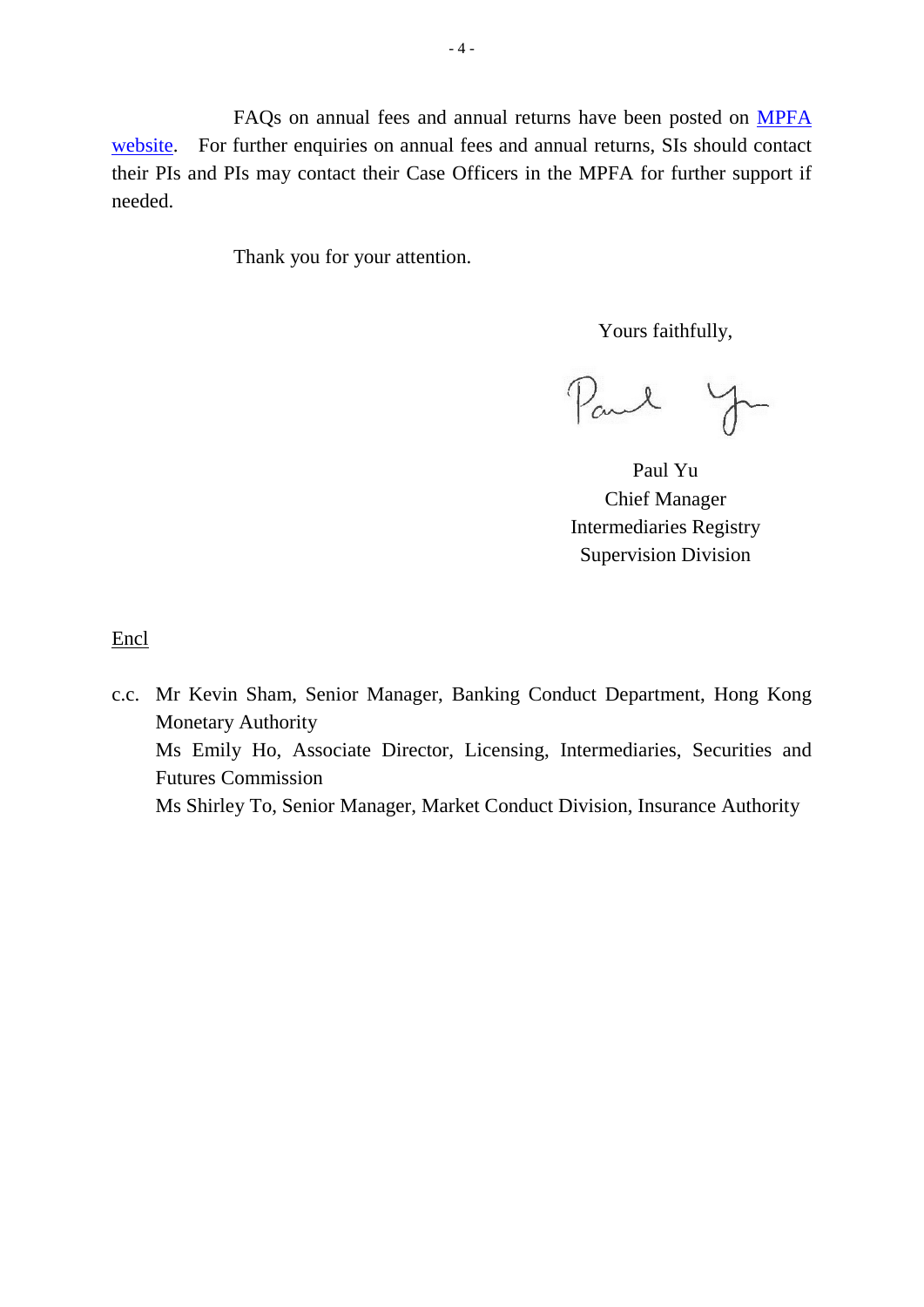### **Points to Note for Annual Fee Payment**

There is NO cashier counter in the MPFA offices for handling annual fee payment. To settle your annual fee payment, please follow the payment methods below and DO **NOT deliver your payment (cash or paper cheque) in person or send your payment to the MPFA offices.** 

#### *Electronic Payment (Through eService)*

- recommended. PI/SI can enjoy the benefit of saving input for the payment reference number (i.e. Payment Advice ID) and payment amount in this payment method. 1. Electronic payment (VISA/MasterCard, PPS and e-Cheque) through eService is highly
- after logging onto eService. [\(www.mpfa.org.hk](http://www.mpfa.org.hk/) > Industry Practitioner > Intermediary >  $eService > PI$  Login/SI Login). 2. Please read carefully the preparation steps for using VISA/MasterCard, PPS and e-Cheque
- 3. Select the payment method (VISA/MasterCard, PPS or e-Cheque) you wish to use and follow the instruction on the screen.
- and printed for record. 4. After payment, an acknowledgement message is displayed on screen, which can be saved
- 5. Payment information can also be reflected on eService immediately after payment. You as settled only upon successful clearance of the e-Cheque. may also print or save this page and provide it to your PI as an evidence that annual fee payment has been made. Please note that, for payment by e-Cheque, payment is considered

#### *Electronic Payment (Outside eService)*

- available. 6. Electronic payment outside eService, namely, on-line banking, PPS and e-Cheque is
- 7. Make sure you have the payment reminder issued by the MPFA with you.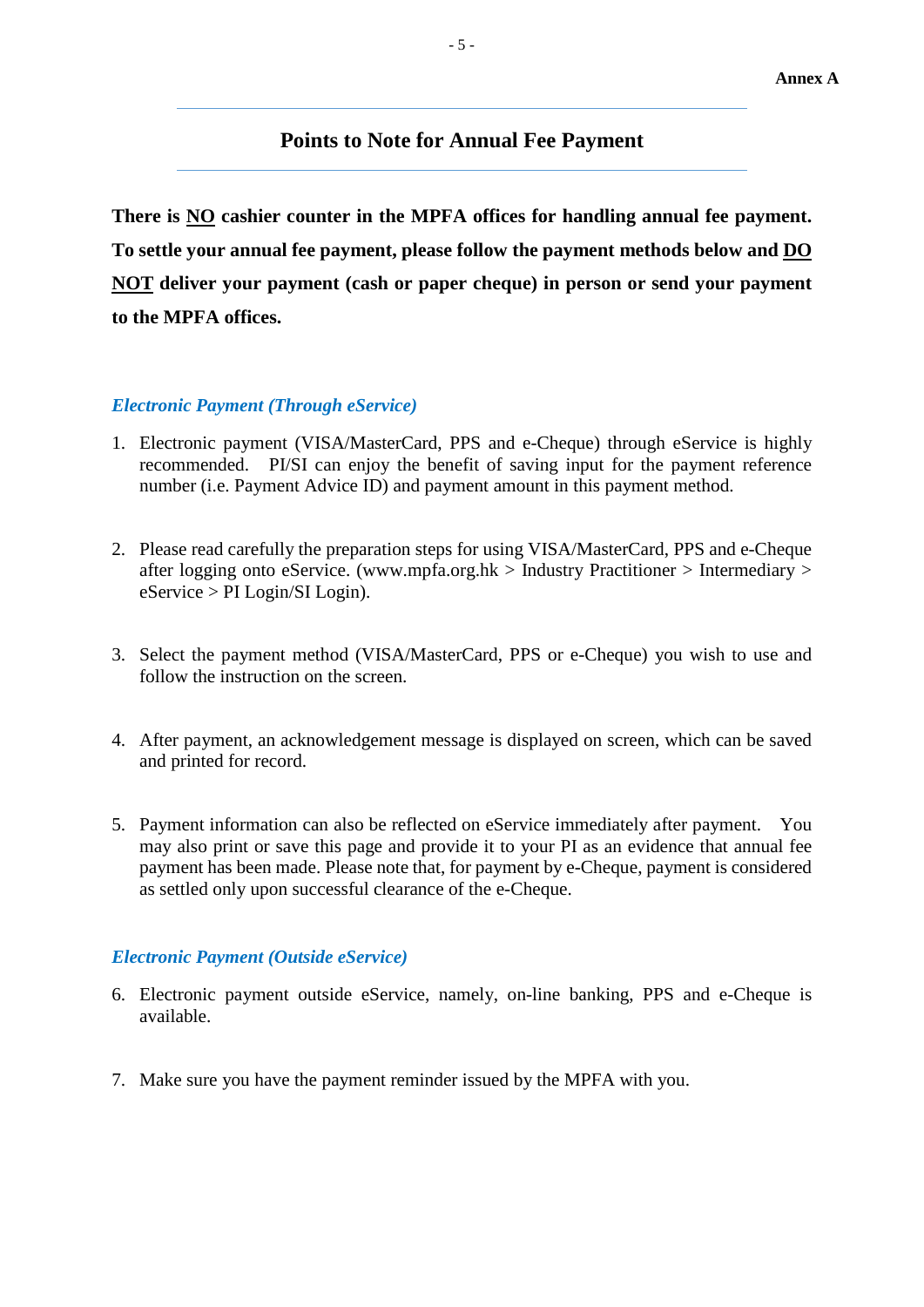- 8. Please ensure the 10-digit Payment Advice ID and payment amount as shown on the Remittance Slip (can be found at the bottom of the payment reminder) are correctly input in using these payment methods.
- a new Payment Advice ID will be generated for 2019 chargeable period. **DO NOT use**  9. Please note that the 10-digit Payment Advice ID is unique for each chargeable period and **your Payment Advice ID for 2018 to make payment for 2019**.
- 10. Failure to provide correct Payment Advice ID could give rise to delay in processing your annual fee payment, which may incur additional fee.
- Schemes Authority" as payee and "01" for bill type (if applicable). 11. For payment through on-line banking or PPS, please select "Mandatory Provident Fund
- 12. Please keep your own record of the payment history.<br>On-line banking

 available through your bank. Please contact your bank in this regard. 13. You may pay annual fee using on-line banking if payment of statutory fees to the MPFA is

#### PPS

- 14. You may make payment by PPS (Merchant Code: 6527) on internet, by phone or on mobile.
- 15. You need to have a PPS account. Please refer to the PPS website (www.ppshk.com) for further details of PPS account registration.
- 16. Please register your new Payment Advice ID for 2019 as shown on the Remittance Slip as a new Bill in your PPS account.

#### e-Cheque

- 17. You may make payment by e-Cheque on MPFA e-Cheque collection portal [\(www.mpfa.org.hk](http://www.mpfa.org.hk/)  $>$  Pay by e-Cheque).
- 18. Please select the "MPF Intermediaries" payment tab page and input the payment details. Upload an e-Cheque in the HK dollar amount as shown on the Remittance Slip and make payable to "MPFA Administration Account".
- 19. Post-dated e-Cheque will not be accepted.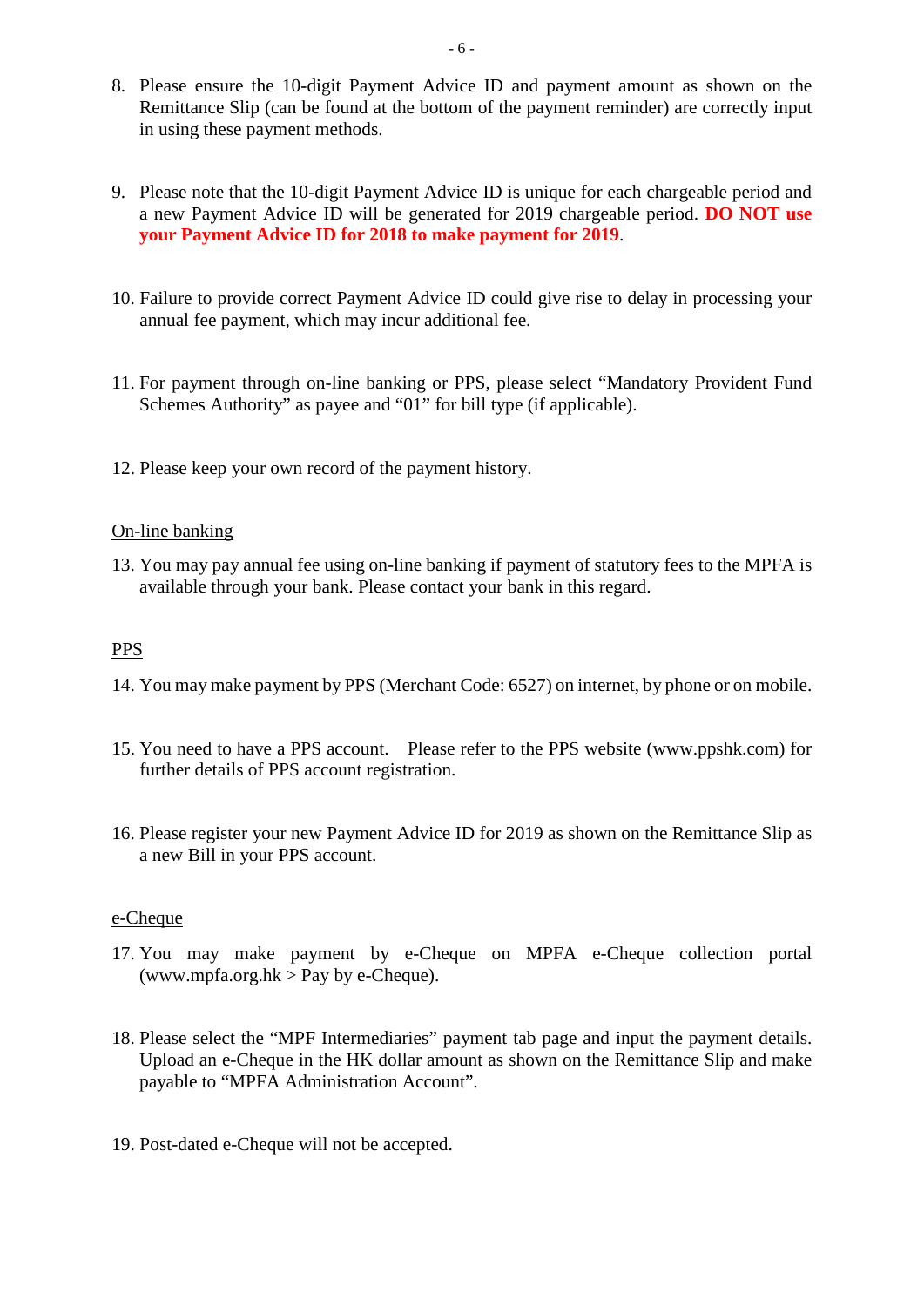20. Payment by paper cheque is not advisable as it will take a longer processing time.

- cheque, please take note of the following: 21. Make sure you have the payment reminder with you. When making payment by paper
	- please write the correct payee name (i.e. "MPFA Administration Account") and exact payment amount on the cheque. Any cheque with incorrect or incomplete information will be treated as invalid and will not be accepted and processed.
	- • write down the 10-digit Payment Advice ID which shown on the Remittance Slip (can be found at the bottom of the payment reminder), and your contact number on the back of the cheque.
	- attach the Remittance Slip together with the paper cheque and send to Mandatory Provident Fund Schemes Authority, P.O. Box 12227, General Post Office.
	- • failure to attach the Remittance Slip could give rise to delay in processing your annual fee payment, which may incur additional fee.
	- • please make sure sufficient money is available in your bank accounts to cover your cheque payment.
- 22. Cash cheque and post-dated cheque will not be accepted.
- 23. Please make sure sufficient postage on the envelope. Underpaid mail items will not be accepted and will be returned to the senders or disposed of by the Hongkong Post.
- 24. Please note that the principal postage rates had been adjusted with effect from 1 January, 2018.